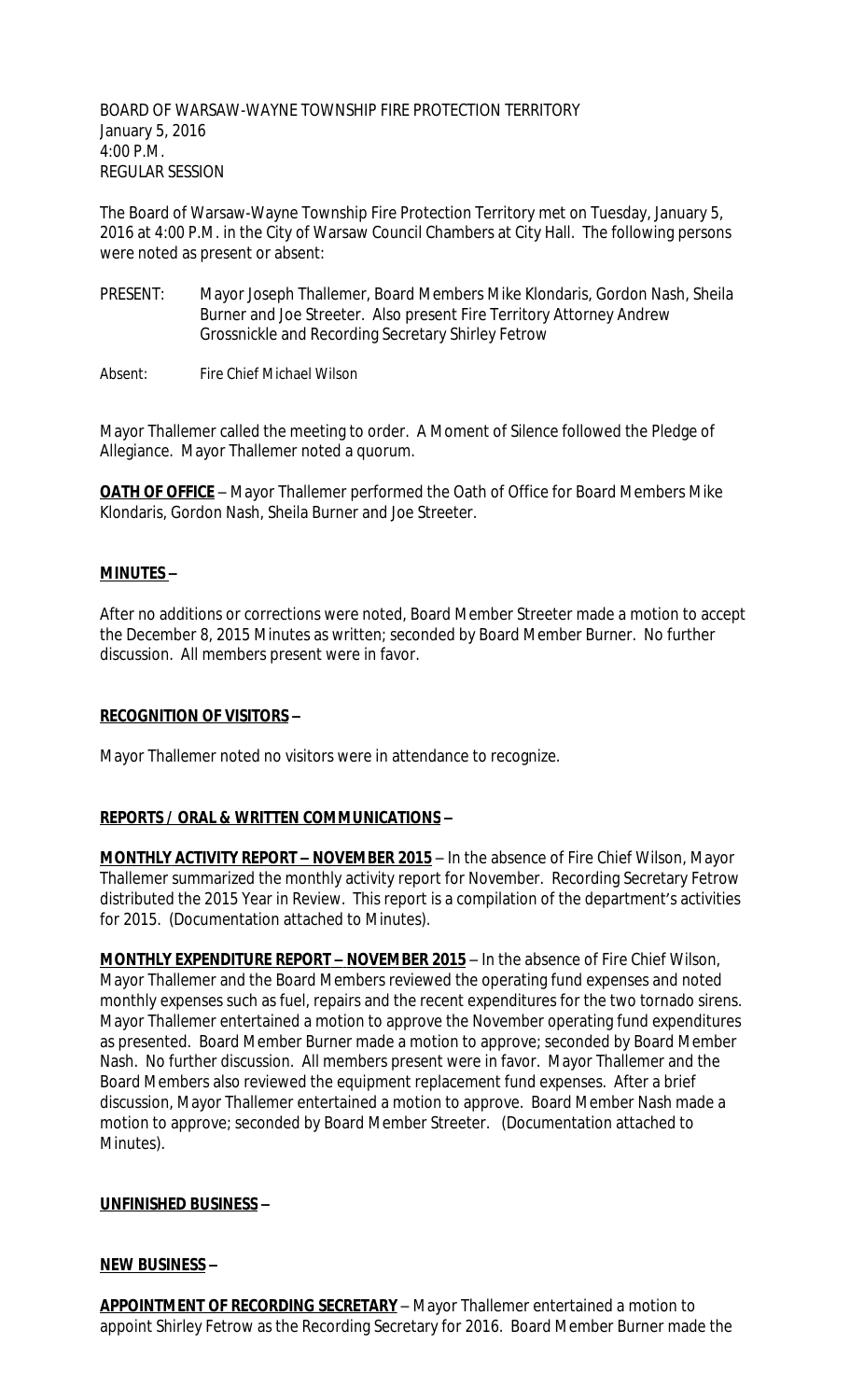motion; seconded by Board Member Nash. No further discussion. All members present were in favor.

**GREEN & GROSSNICKLE, L.L.P. FEE AGREEMENT/EMPLOYMENT LETTER 2016** – Mayor Thallemer noted that the Agreement/Employment Letter as presented has not changed for 2016. The rate and retainer fee has remained the same. No questions were raised. Mayor Thallemer entertained a motion to accept the Agreement. Board Member Streeter made a motion to accept the Agreement; seconded by Board Member Burner. No further discussion. All members present were in favor. (Documentation attached to Minutes).

**KATHERINE MORRISROE PROPOSAL** – Mayor Thallemer indicated the proposal was approved at the January 4<sup>th</sup> Board of Works meeting. Katherine is a Grace College student who will redesign the K-1 activity book. Mayor Thallemer entertained a motion to approve. Board Member Streeter made a motion to approve; seconded by Board Member Nash. No further discussion. All members present were in favor. (Documentation attached to Minutes).

**TIME LINE FOR RESCUE TRUCK** – Mayor Thallemer read the time line for the new rescue truck. He indicated that the ad has been run to open the bidding process. The bids will be opened at the March 4<sup>th</sup> Board of Works meeting. Recording Secretary Fetrow noted that the Fire Territory Board meeting scheduled for Tuesday, April 5<sup>th</sup> needed to be changed to Tuesday, March 29<sup>th</sup> in order to bring the opened bids to the Fire Territory Board for review/approval prior to the awarding of the bid at the April 1<sup>st</sup> Board of Works meeting. Mayor Thallemer entertained a consensus to change the meeting date from April 5<sup>th</sup> to March 29<sup>th</sup> at 4:00 p.m. Board Member Streeter so moved.

**FEMA ASSISTANCE TO FIREFIGHTERS GRANT (AFG) FOR COMMUNICATIONS EQUIPMENT – PERMISSION TO APPLY** – Mayor Thallemer noted the permission to apply was presented and approved at the Board of Works on January 4<sup>th</sup>. Mayor Thallemer explained this grant is to apply for the purchase of thirty-three P25 radios that will provide both VHF and 800 signal communication on one radio. The grant is a 90%/10% split. The fire department's portion would be \$2,200. Mayor Thallemer entertained a motion to approve the permission to apply. Board Member Nash made a motion to apply; seconded by Board Member Klondaris. No further discussion. All members present were in favor. (Documentation attached to Minutes).

# **TRAVEL REQUESTS –**

- **1. 1/22/16 – 1/25/16 – National Fire Academy – Incident Management Curriculum – Travis Rowland, Brent Fifer** Recording Secretary Fetrow indicated they are waiting to hear back from the National Fire Academy on the acceptance of the applications.
- **2. 1/27/16 – 2/1/16 – International Critical Incident Stress Foundation – Michael Wilson** Mayor Thallemer indicated this is training for Chief Wilson to help his department handle incident stress. Police Department personnel will also be attending.

Mayor Thallemer entertained a motion to approve the travel requests. Board Member Klondaris made a motion to approve; seconded by Board Member Nash. No further discussion. All members present were in favor.

## **OTHER MATTERS THAT MAY COME BEFORE THE BOARD –**

## **MEETING REVIEW –**

NO ITEMS CARRIED FORWARD

NO VISITORS' QUESTIONS AND COMMENTS

## **ADJOURNMENT –**